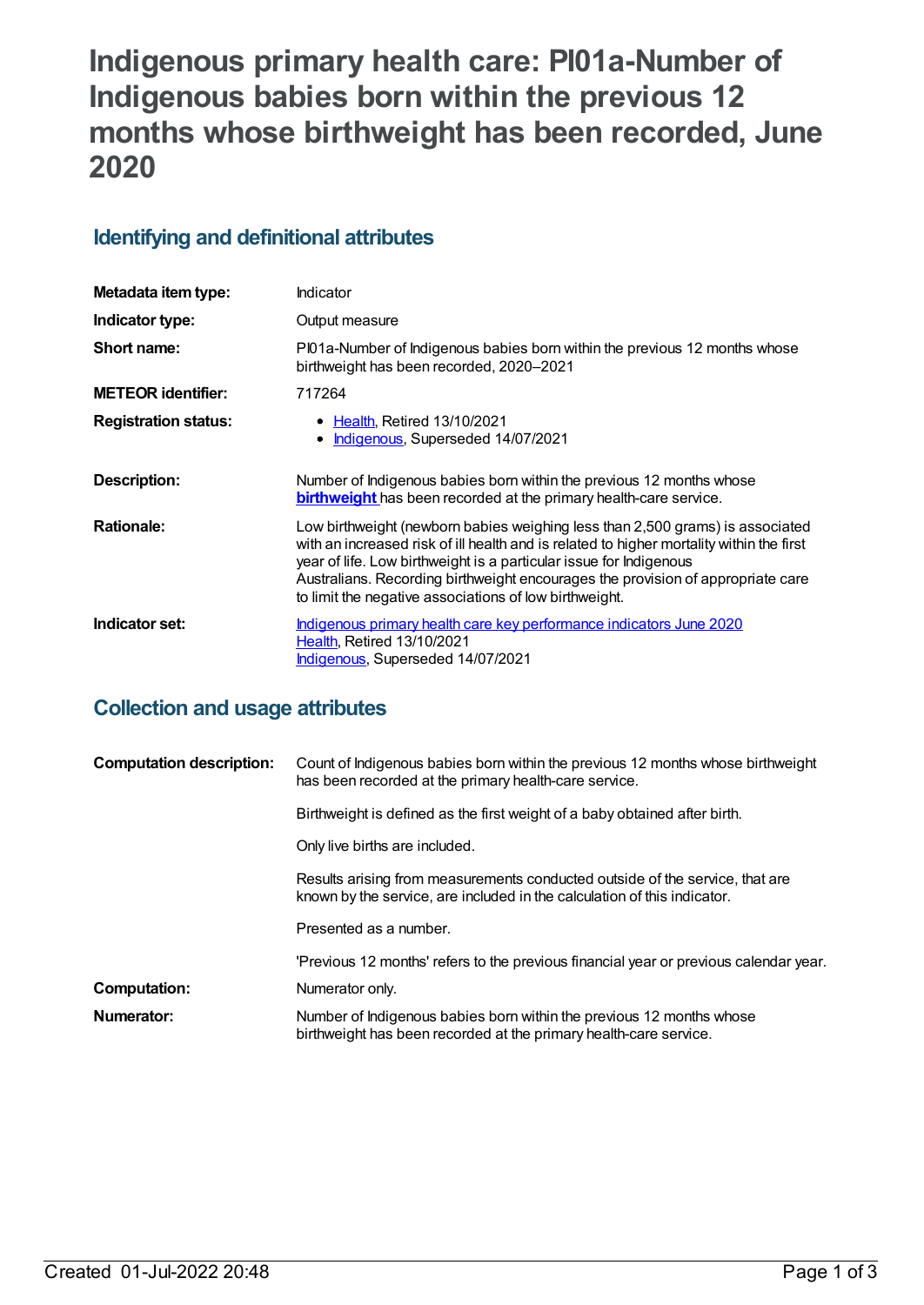[Person—Indigenous](https://meteor.aihw.gov.au/content/602543) status, code N

**Data Source**

[Indigenous](https://meteor.aihw.gov.au/content/430643) primary health care data collection

**NMDS / DSS**

[Indigenous](https://meteor.aihw.gov.au/content/715320) primary health care NBEDS 2020–21

#### **Guide for use**

The baby is considered Indigenous if one or both parents identify as Indigenous.

#### **Data Element / Data Set**

Product of [birth—birth](https://meteor.aihw.gov.au/content/695437) status, code N

**Data Source**

[Indigenous](https://meteor.aihw.gov.au/content/430643) primary health care data collection

**NMDS / DSS**

[Indigenous](https://meteor.aihw.gov.au/content/715320) primary health care NBEDS 2020–21

**Guide for use**

Only live births are included.

#### **Data Element / Data Set**

[Person—birthweight](https://meteor.aihw.gov.au/content/709571) recorded indicator, yes/no code N

**Data Source**

[Indigenous](https://meteor.aihw.gov.au/content/430643) primary health care data collection

**NMDS / DSS**

[Indigenous](https://meteor.aihw.gov.au/content/715320) primary health care NBEDS 2020–21

**Comments:** This indicator covers a 24 month reporting period from 1 January 2020 to 31 December 2021:

- Indigenous primary health care NBEDS 2019-20 covers the period 01/01/2020 to 30/06/2020
- Indigenous primary health care NBEDS 2020-21 covers the period 01/07/2020 to 30/06/2021
- Indigenous primary health care NBEDS 2021-22 (to be released) will cover the period 01/07/2021 to 31/12/2021.

### **Representational attributes**

| <b>Representation class:</b> | Count   |
|------------------------------|---------|
| Data type:                   | Real    |
| Unit of measure:             | Person  |
| Format:                      | N[N(6)] |
|                              |         |

**Indicator conceptual framework**